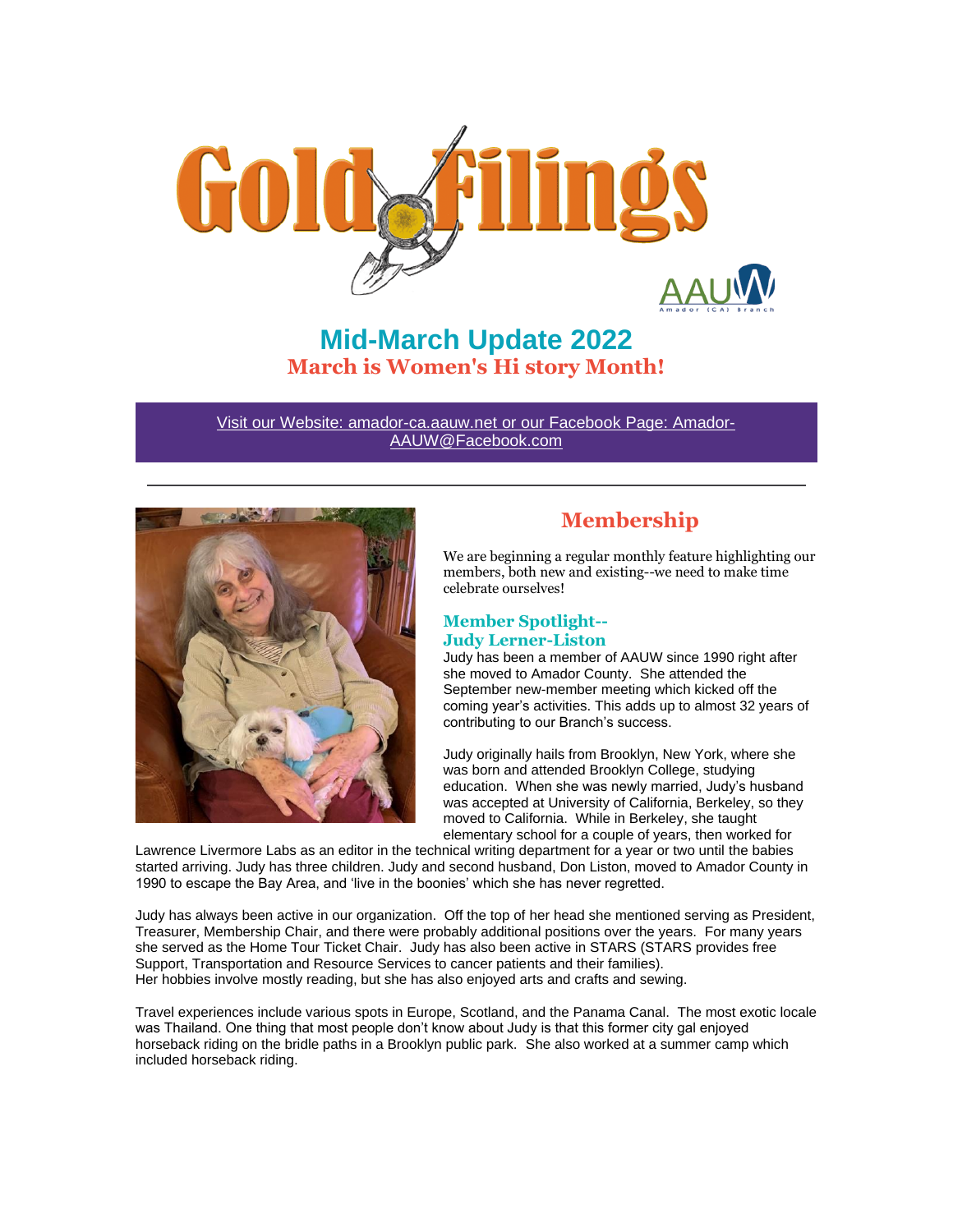When asked what belonging to AAUW has meant to her, Judy immediately responded with the friendships she has made with people she genuinely enjoys.

Thank you, Judy, for sharing a bit of your life with us!

**\*\*\*\*\*\*\*\*\*\*\*\*\*\*\*\*\*\*\*\*\*\*\*\*\*\*\*\*\*\*\*\*\*\*\*\*\*\*\*\*\*\*\*\*\*\*\***



#### **New Member Spotlight--Cheri Peterson**

Cheri is a retired RN. After starting out in Lodi, she moved to St. Joe's in Stockton to the Cardiac ICU where she spent 30 years. Cheri was also a clinical instructor for the ADN Program at Delta College for 20+ years. In her final 3 years she was the Project Manager at Delta for a grant awarded to the ADN Program.

Cheri & her husband Wayne bought their house in Volcano as a vacation home in 2012 and moved in full time after she retired. They were very lucky to get this property-- they're right next door to son Erik and his family. They share 600 ft of property line so there is a trail from his house to theirs that the grandkids use to come visit.

Her husband is a retired Criminal Investigator for the District Attorney's Office in San Joaquin County. Incidentally, their son Erik is also a DA Investigator for Amador County after serving in the AC Sheriff's Office.

They like to travel but COVID has put a damper on that. Cheri was bored during the pandemic (she had hoped to go back to teaching) so she volunteered at the vaccine clinic at the Public Health Office. Now that things have opened up a bit she just booked a trip to Hawaii to visit her girlfriend on Oahu.

#### **\*\*\*\*\*\*\*\*\*\*\*\*\*\*\*\*\*\*\*\*\*\*\*\*\*\*\*\*\*\*\*\*\*\*\*\*\*\*\*\*\*\*\*\*\*\*\***

#### **Membership Renewal Time is Here**

The new membership period (2022-2023) is here and you can renew your membership as of March 16. You should get a renewal email that includes instructions about how to renew online. If you prefer, you can renew by check--send to PO Box 611, Sutter Creek, CA 95685

National membership dues will increase \$5 to \$67 for 2022-23, out of which \$64 will be tax deductible. CA dues & our Branch dues will remain the same. The total membership dues for this year will be \$103.

**\*\*\*\*\*\*\*\*\*\*\*\*\*\*\*\*\*\*\*\*\*\*\*\*\*\*\*\*\*\*\*\*\*\*\*\*\*\*\*\*\*\*\*\*\*\*\*\*\*\*\*\*\*\*\*\*\*\*\*\*\*\*\*\*\*\*\*\*\*\*\*\*\*\*\*\*\*\*\*\*\*\*\*\*\*\*\***

# **More Ways to Celebrate Women's History Month**

**March 15 is Equal Pay Day 2022**, the date that marks how far into the new year all women must work to reach what all men were paid the previous year. Join AAUW in raising awareness about the damaging realities of the gender pay gap and the necessity of passing the Paycheck Fairness Act!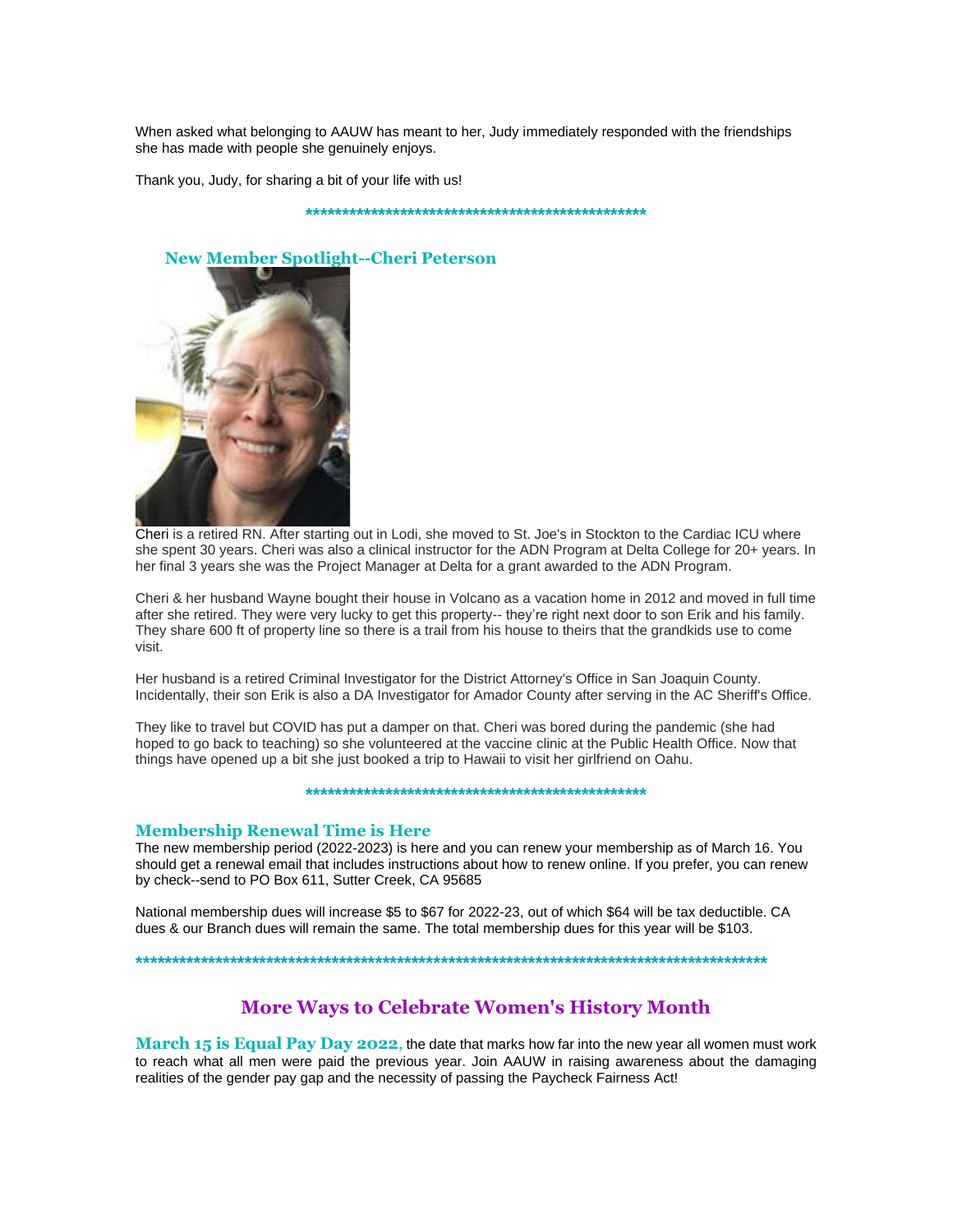# **Title IX Update**

### **"Know Your Title IX: What You Don't Know Can Hurt You"**

Saturday, March 19, 2022 11:30-1pm: Santa Clara County Interbranch Council presents a Webinar: Contact Marian Sacco at marian.sacco@gmail.com for the link.

### **PBS Newshour Features Women for Women International's Afghan Program**

PBS *Newshour* had a segment recently about the current conditions for women in Afghanistan. It featured Women for Women International's Afghan Program. It's 9 minutes long https://www.pbs.org/newshour/show/despite-brutal-repression-afghan-women-demand-the-right-to-go-toschool-and-work

# **Book Recommendation:**

# **Her Hidden Genius By Marie Benedict**

This powerful January release reimagines the life of Rosalind Franklin, the woman who made groundbreaking discoveries about DNA — and whose accomplishments were denied by history after three men took the credit. Beatriz Williams raves, "Marie Benedict has a remarkable talent for forcing open the cracks of history to draw extraordinary women into the sunlight… Fans of historical fiction will devour this complex portrait."

**\*\*\*\*\*\*\*\*\*\*\*\*\*\*\*\*\*\*\*\*\*\*\*\*\*\*\*\*\*\*\*\*\*\*\*\*\*\*\*\*\*\*\*\*\*\*\*\*\*\*\*\*\*\*\*\*\*\*\*\*\*\*\*\*\*\*\*\*\*\*\*\*\*\*\*\*\*\*\*\*\*\*\*\*\*\*\***

# **Branch Activities**

# **Monthly Calendar--Local Events**

### **Monday, March 21 5:30-6:30**

**Libations & Conversations.**Our speaker this month is Jim Rooney, Amador County Assessor. Jim will speak about new laws that affect the assessments and property taxes along with other property value information. Location: the back room at El Torero Mexican Restaurant

#### **Monday, March 28. 2pm**

Page Turners & Book Lovers—*Beneath a Scarlet Sky* by Mark Sullivan. Meet at Chris van Flet's house (this may change to a Zoom meeting)

# **Save the dates: Mark your calendars now**

# **Saturday, April 23 at 1pm**

**Member Celebration!**

Celebrating New and Ongoing Members--We are hosting a Meet & Greet to celebrate YOU, our members. Yes, we are focusing on welcoming our new members but we hope to see lots of familiar faces as we talk about each other & the branch. There will be fun & games galore, as well as dessert, coffee and wine.

# **Saturday, June 18 at 11am**

### **Branch Annual Meeting**

We are hosting a potluck lunch (bring a salad or dessert) to accompany our branch annual business meeting. We will be voting on the budget and next year's slate of officers. So come one, come all!

**\*\*\*\*\*\*\*\*\*\*\*\*\*\*\*\*\*\*\*\*\*\*\*\*\*\*\*\*\*\*\*\*\*\*\*\*\*\*\*\*\*\*\*\*\*\*\*\*\*\*\*\*\*\*\*\*\*\*\*\*\*\*\*\*\*\*\*\*\*\*\*\*\*\*\*\*\*\*\*\*\*\*\*\*\*\*\***

# **Monthly Calendar--Other Branches, State & National Events**

# **66th UN Commission on the Status of Women**

Join AAUW on **March 16** for our parallel event—an expert panel discussion about gender and work, the double burden and expectations of women's paid and unpaid work, and solutions that support equity and success in the workforce.

Register online today!